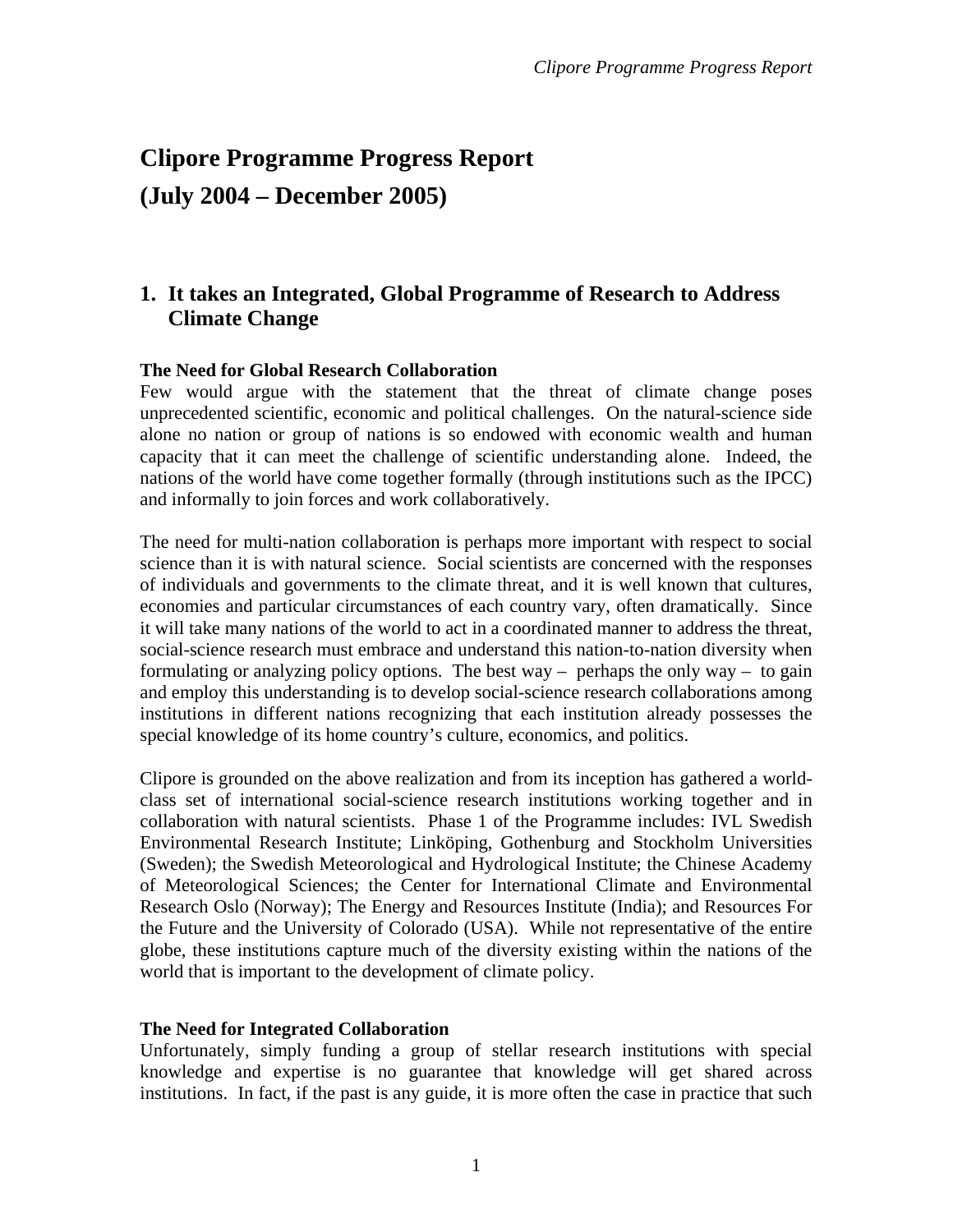institutions continue to work in relative isolation of each other while on paper they are described as collaborators.

For Clipore to be effective it must foster and insist on true integration of intellectual effort across institutions. Since this integration must occur quickly, care must be taken in the selection of participating institutions. Successful integration is more likely when the institutions brought together complement one another and when they already speak the same intellectual language, that is, they share compatible intellectual paradigms. The successes of Clipore thus far are due in part to the consortium of institutes that were chosen to collaborate.

Once chosen, integration is fostered through personal contact. Naturally, we are talking about institutions scattered across the globe and time zones. Opportunities for face-toface meetings are limited (but in our experience crucial), but telecommunications are excellent and most useful for the advancement of scientific activities. What is an absolute prerequisite to successful integration is a desire among individual researchers to overcome the long distance obstacles. These researchers will be so inspired if they are benefiting from the opportunity to collaborate with others outside their normal range of colleagues. Once again, picking the right institutions is vital, but then it is a matter of choosing specific research questions that quite literally demand cross-institution talents to tackle.

Clipore has gained a lot of hands-on experience with the challenges involved in fostering true collaboration, and has been extremely successful given the short period of time that has passed thus far. This is evidenced by the cross-institution list of authors on the papers Clipore has produced thus far.

### **The Need for Programmes Not Projects**

It is often said there is no "silver bullet" for the climate question, referring to the idea that no single policy or technological innovation will solve the problem. Rather, the general consensus suggests that a multiplicity of policies, actions and innovations will be required. That same reasoning can be applied to climate-policy research. While individual research projects, or even groups of complementary projects are useful, the most valuable answers are likely to come from well-thought-out programmes of research.

A programme is fundamentally different from a set of projects. A programme is formulated to address a broad set of issues recognizing the linkages that exist among the issues and choosing programmatic efforts that take advantage of the linkages. Implementing a programme requires a broad view of the problem, avoiding being caught up in individual project efforts, recognizing gaps in knowledge that need to be filled, and being ready to adjust resources to meet evolving needs.

Clipore takes the programme idea to its fullest realization. While many research efforts are now programme based and administered, Clipore views the challenge posed by climate change on a much larger stage. Clipore adds to an extensive research programme formal and informal interactions with policymakers and stakeholders (on an international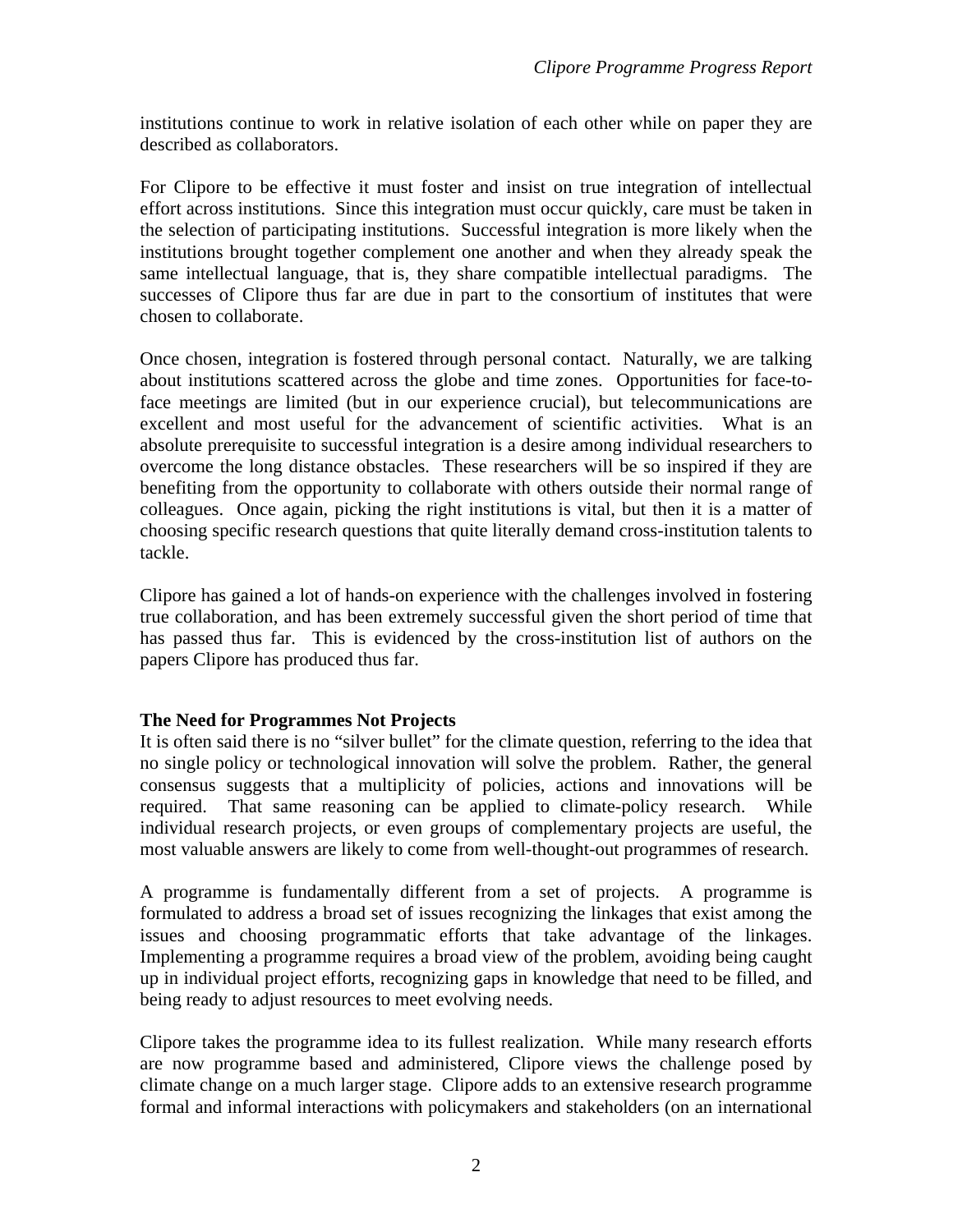scale), and significant capacity-building activities within Sweden. Following the programme paradigm, Clipore recognizes the linkages that exist between research activities, the needs of policymakers and stakeholders, and the need to train and bring to the question more smart people. Exploiting these linkages within Clipore insures that the whole is greater than the sum of its parts.

# **2. Tangible Indicators of Progress: Programme Management and the Programme Components**

Clipore Phase 1 is devoted to the development and establishment of the Programme. Today we find ourselves 18 months – halfway – into that process. The relatively early timing of this Programme review has had a positive effect on Programme development. It has forced us to reflect and to scrutinize our thinking, our vision, our plans and the context in which we are working. In this respect, 2005 was a pivotal year for the Programme. Important strategic and policy decisions were made – none of them lightly and not all without discomfort. At the management and research levels, critical introspection with a view into the future (where are we going?) was a major accomplishment last year.

Three key management decisions in 2005 aimed to revise the Clipore portfolio to better reflect the Programme mission and to improve prospects of achieving Programme objectives. The most significant results of these decisions are: the finalization of the project Climate Science and Policy Beyond 2012 (CSP 2012+); the selection and launching of a new project; the placement of two Assistant Professor positions at Uppsala University, and; the inclusion of a new capacity-building component in the Programme proposal to Mistra for Phase 2 funding. All of these results were outcomes of the process of preparing for this Mistra review, which was a large undertaking and accomplishment in and of itself.

While all of this was happening, the ETIC research was off and running with the ball, not just planning and preparing for but actually implementing collaborative research in dialogue with project stakeholders and producing results. ETIC is the primary research component that will carry over from Clipore Phase 1 to Clipore Phase 2. Therefore, the bulk of the remainder of this document is devoted to reporting ETIC progress, following the Mistra focal areas for evaluating progress: scientific value, value to users, and prospects of achieving programme objectives.

Following the chapter on ETIC we provide brief reviews of progress made in establishing the Clipore Policy Forum and the Clipore Climate Policy Assistant Professors (Forskarassistenter). Finally, we close with a generalized discussion of how we view Clipore's prospects for achieving the Programme objective of stimulating policy-oriented research that contributes to moving forward global efforts to combat climate change.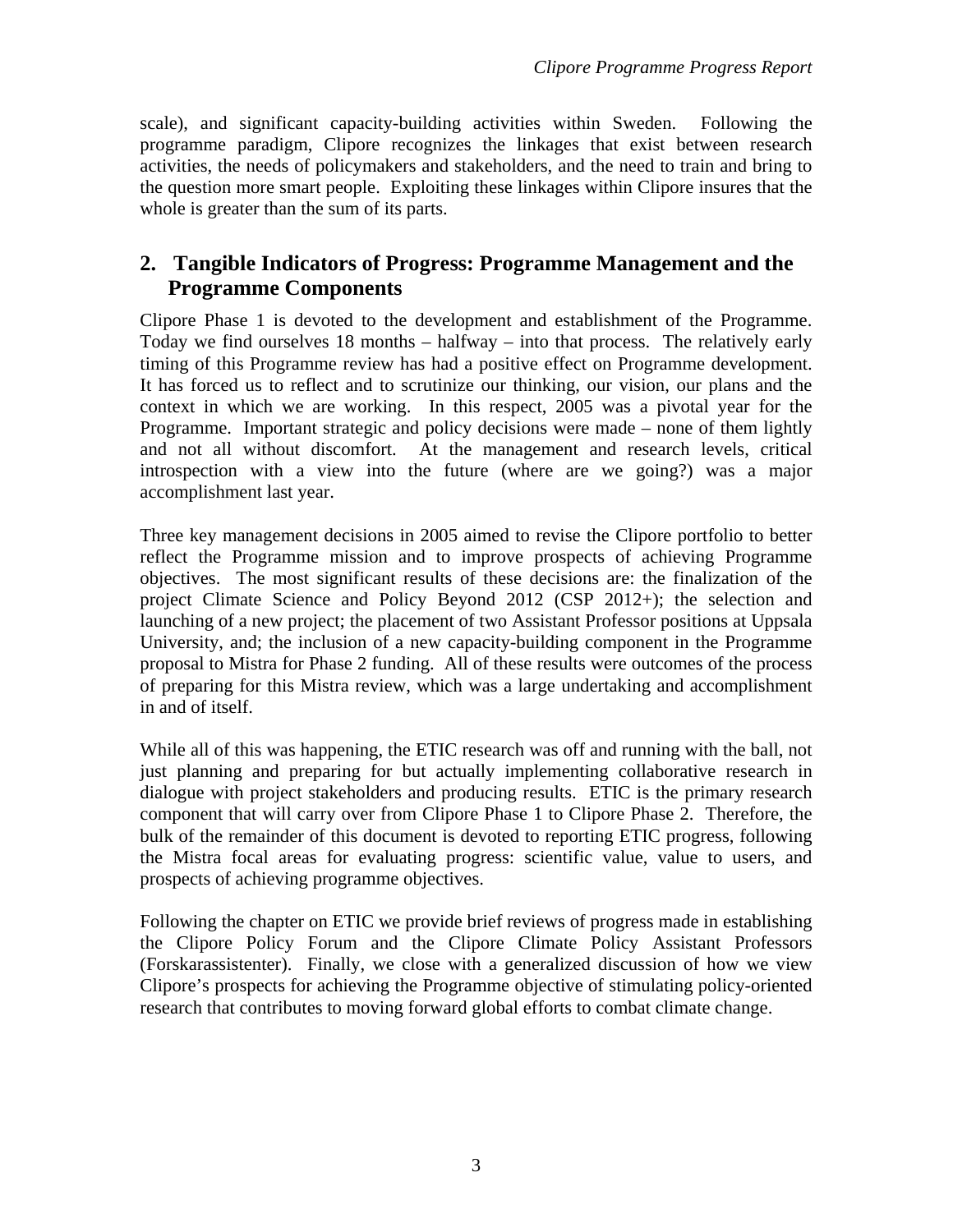# **3. ETIC**

# **1. Introduction**

The project ETIC started on 1 July 2004 and its first phase will be concluded on 30 June 2007. This progress report covers the period from the project start on 1 July 2004 until 31 December 2005, i.e. the first 18 months.

In a letter to the scientific review panel of the Clipore programme, Mistra wrote, "In order to meet Mistra's wishes, the ETIC project has agreed on being evaluated one year earlier than was initially stated in the Mistra board decision. This will change the conditions under which the ETIC project will be evaluated. The project is set to carry out its' first phase activities during three years. The main part of the planned project deliverables in phase one will thus not be finalized when the evaluation is being carried out. The evaluations of the ETIC project should therefore focus on the efforts to develop and establish the project, and on the proposal for the second phase."

The emphasis in this progress report is on the establishment of the project rather than on scientific results.

# **2. Short description of ETIC**

The overall objective of the ETIC project is to:

*Support the design and implementation of emission trading within the evolving climate regime of Sweden, the European Community, and the larger global community.* 

As the ETIC project coincides with important implementation phases of emissions trading, the project aims in part to monitor the development of the EU ETS, understand this process, and analyze alternatives in the light of empirical data and models. This will be done with an eye toward a longer time scale, looking beyond the 2005 to 2007 time period for the first phase of the EU Emission Trading System, to the second phase coincident with implementation of the Kyoto Protocol from 2008 to 2012, and beyond 2012 as well. Results from these analyses will be delivered as support to policy makers in the further development of ET given a broader institutional and policy framework.

The project is divided into five work packages:

- Work package 1: Analyses of Critical Elements in Emission Trading
- Work package 2: Globalizing Emission Trading
- Work package 3: Industrial Costs and Response Strategies
- Work package 4: Case Studies and Consequence Analyses
- Work package 5: Synthesis, Workshops and Communication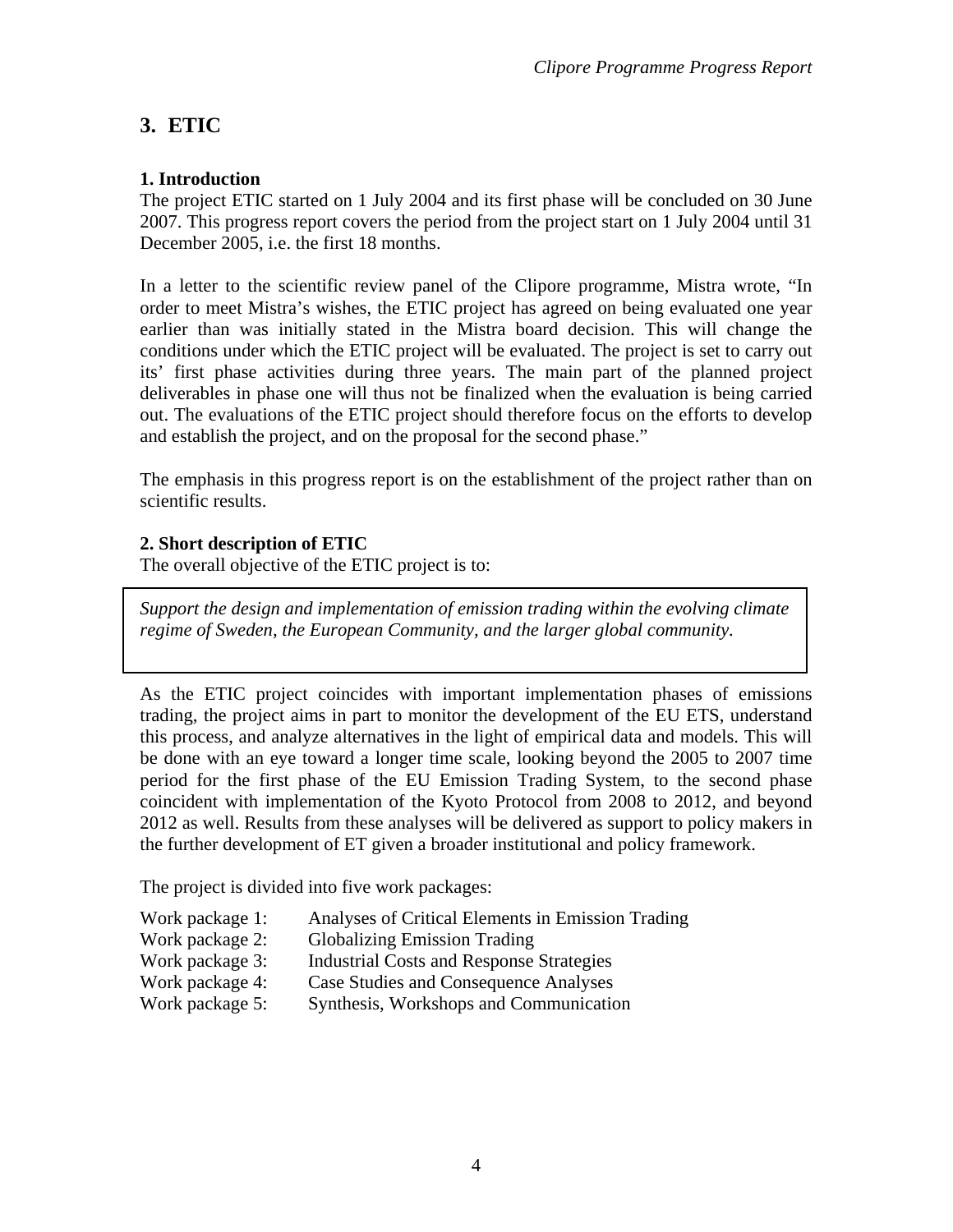Six organizations perform the proposed work in the project. These organizations and initial project participants are:

- IVL Swedish Environmental Research Institute (IVL), Sweden: Lars Zetterberg, Markus Åhman, Kristina Holmgren (earlier Nilsson)
- CICERO, Norway: Asbjørn Torvanger, Gunnar S. Eskeland, Steffen Kallbekken, Nathan Rive, Hege Westskog, Jon Hovi, Department of Political Science (CICERO and University of Oslo)
- Resources For the Future (RFF), USA: Dallas Burtraw, Richard Newell, Ray Kopp, Joe Kruger, Billy Pizer, Carolyn Fischer
- TERI, India: Preety Bhandari, Ulka Kelkar, Vivek Kumar, Ritu Mathur
- Gothenburg University, Sweden: Thomas Sterner
- Stockholm University, Sweden: Initially Peter Bohm.

After some time of illness, Professor Peter Bohm passed away in June 2005. The ETIC team deeply regrets the loss of Peter. The research that he had planned to perform under ETIC has been carried forward by his associates Björn Carlén and Svante Mandell. Björn Carlén at Stockholm University will finalize an article that he and Peter had been working on in the spring of 2005.

### **3. Scientific Value**

### **3.1 Co-operation and integration - Establishment of a strong research group**

The first 18 months of the project has focused on the establishment of a strong research group and the initiation of research activities where the institutes are collaborating in common research tasks.

- The ETIC team has met three times with full representation from all six participating institutes in Stockholm June 2004, Gothenburg June 2005 and Stockholm Sept 2005. These meetings have been dedicated to initiation and follow-up of research tasks, preparation of project reports, meeting with the Clipore board and Programme Director, and communication with end users through two workshops.
- Site visits and collaboration involving two ETIC institutes have occurred while working on joint research tasks. These meetings include i) IVL-RFF in Washington March 2005; ii) IVL-Gothenburg University in Gothenburg April 2005; iii) IVL-CICERO in Oslo May 2005; iv) RFF-Gothenburg University in Gothenburg June 2005; v) RFF-IVL in Stockholm September 2005; vi) Gothenburg University-RFF in Washington October 2005; vii) IVL-TERI in New Delhi October 2005; viii) IVL-RFF in New York City in November 2005 and ix) IVL-RFF-TERI in Montreal December 2005.
- A number of bi-lateral research tasks have been initiated, including tasks 1.2, 1.7, 2.1, 2.4, 3.2, 3.3, 4.2, 4.3 and 5.1. There have been a number of co-operative outputs from the project including i) the Ten Year Rule paper, a joint IVL-RFF paper submitted for publication. ii) the June Gothenburg stakeholder workshop and its' report. At this workshop Markus Åhman IVL and Dallas Burtraw RFF jointly gave one of the presentations. iii) the September 2005 Climate Policy Forum in Stockholm. iv)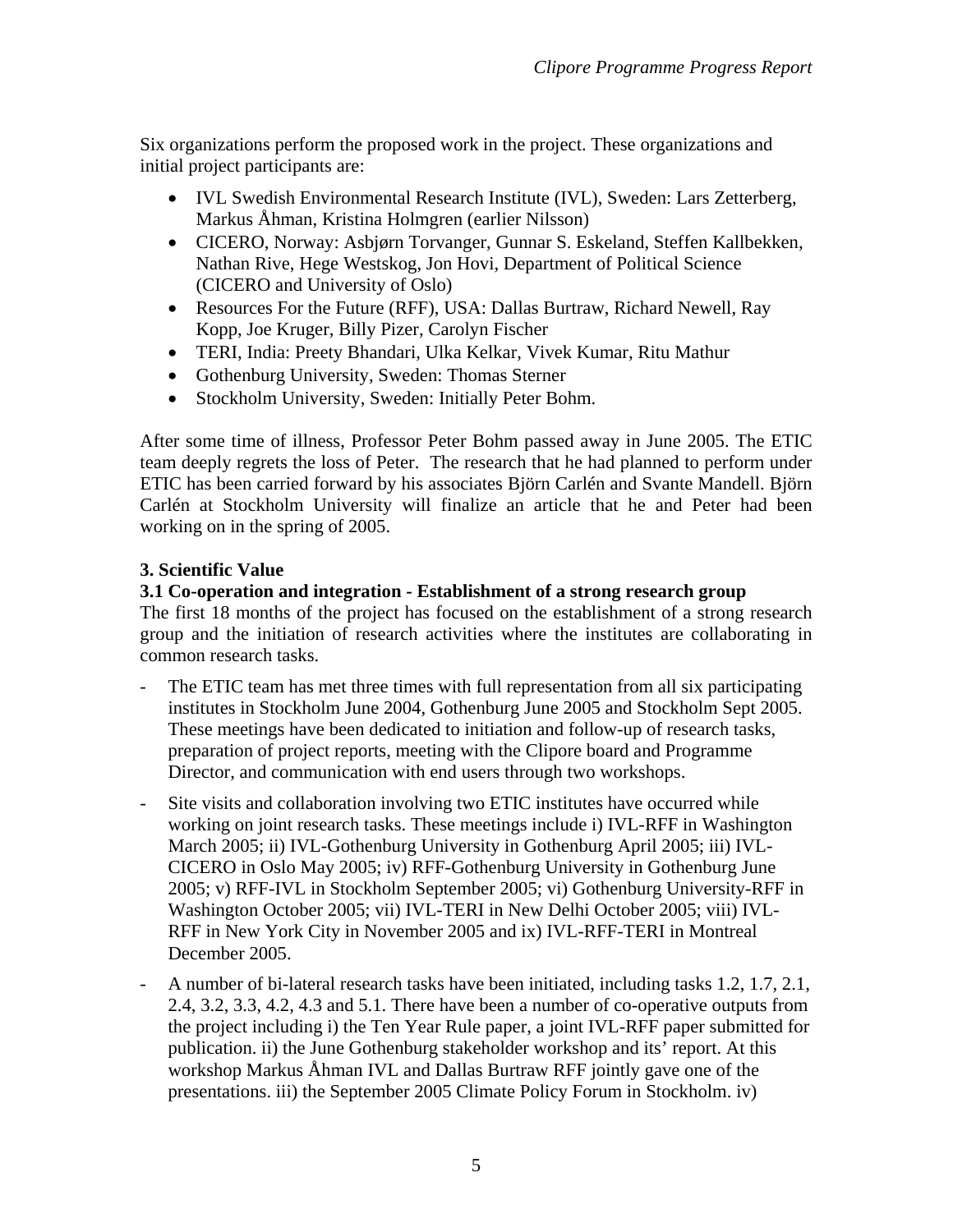Fischer (RFF) and Sterner (Gothenburg) paper on Role of Technologies in Reducing Cost Uncertainty (in preparation). v) TERI and IVL have initiated work on a joint paper exploring the demand for CDM in the EU ETS. CICERO has also offered to train TERI team members on the use of the DEEP model in spring 2006 in Oslo.

- Several workshops and other public events are scheduled for 2006, including TERI-CICERO in March / April 2006, TERI-IVL in February 2006. A full team meeting is scheduled for 19-21 June 2006.
- The ETIC team has participated in eight of the nine Clipore Policy Fora. At the Policy Forum in Brussels Nov 2004, presentations were given by Åhman and Zetterberg, IVL. At the Policy forum in Gothenburg 17 June 2005 all institutes except Stockholm University participated, with presentations given by IVL, RFF and CICERO. At the Clipore Policy Forum seminar on 21 September 2005, all institutes were present, with presentations given by TERI, CICERO and RFF.
- It is clear that the Clipore programme is a high priority for all participants. It has always been easy for the project leader to gather the group for meetings and conference calls and to get response on requests from them. Emails are always answered promptly and requests for needed documents are always excellently satisfied. As new challenges come up, most recently in the form of the unforeseen process of a new programme proposal, the research group has taken on this challenge with full engagement and vigour. The ETIC project group has shown a high level of engagement within the Clipore programme and has been most positive to engage in programme activities and in other ways to assist in the development of Clipore.

#### **3.2 Main scientific results – synthesised scientific results**

The Mistra format requires that the progress report describe main scientific results as well as synthesised results from the first phase. A wide range of research tasks has been initiated, but as the programme is young, main scientific results and synthesis reports will not be expected until later in the programme.

However, the following main ETIC deliverables have been produced to date:

- The creation of the ETIC team as a strong research group and a competent body in matters concerning emissions trading and climate policy is in our view one of the most important deliverables. The project team has shown to be a valuable resource for authorities and industry for consultation in matters concerning emissions trading and climate policy. A number of bilateral research activities were initiated and completed during 2005.
- Organization of Policy Forum/Stakeholder Workshop in Gothenburg with strong participation of stakeholder groups on the subject of allocation of emissions-trading allowances. This workshop established a dialogue between academics, policy makers and industry. The report from this workshop can be seen as a synthesis report covering the issue of allocation. This report summarizes in a comprehensive manner experiences on allocation analyzed from the perspectives of research community, targeted end users in industry and regulatory authorities. Although the forum was not intended to arrive at a consensus, one common viewpoint that emerged is that the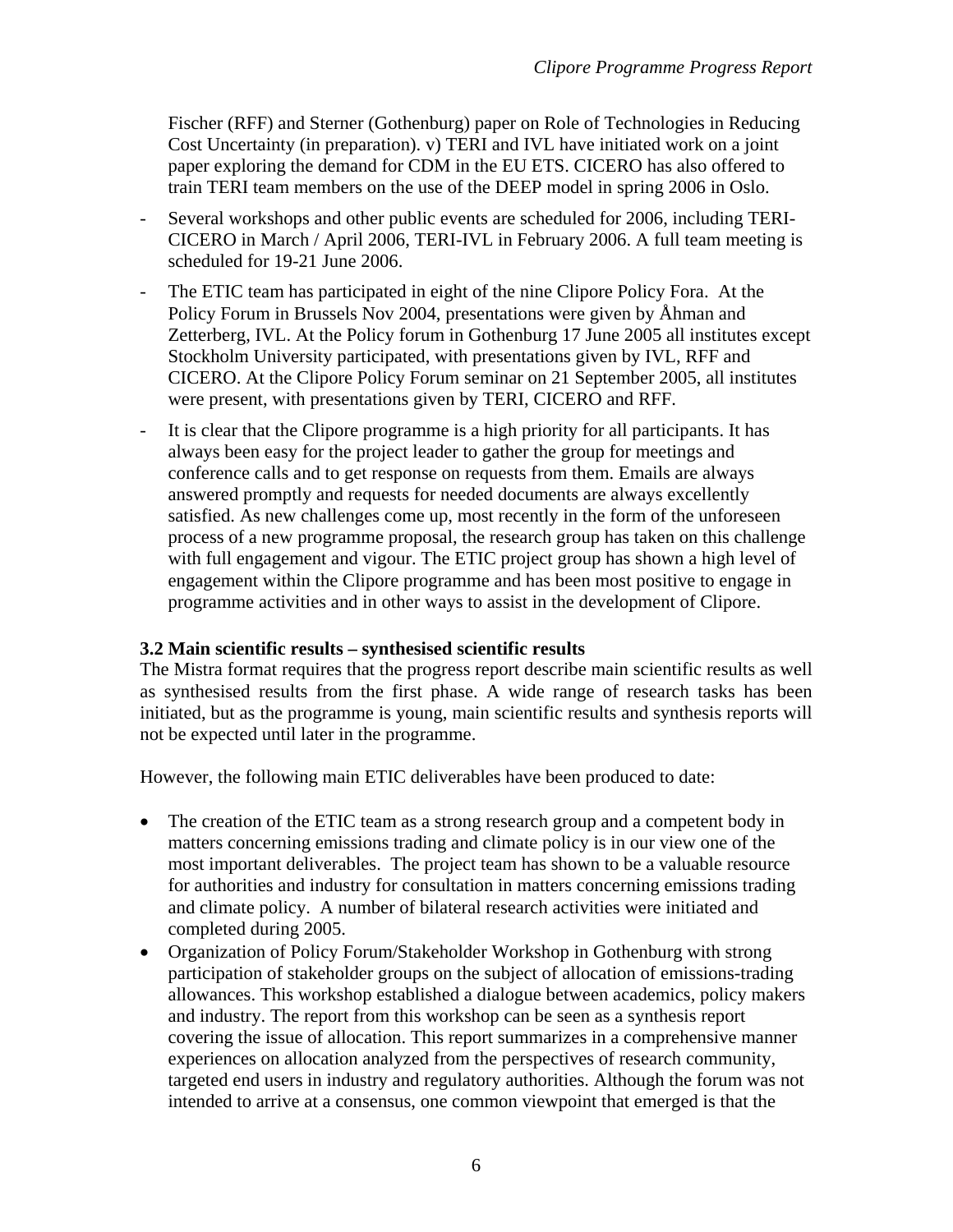current approach to initially distributing emission allowances in the EU ETS provides incentives for firms to deviate from behavior that would lead to emission reductions at the least social cost.

- Organization of Policy Forum/Stakeholder Workshop in New York City and at COP11 in Montreal on "American and European business perspectives on emissions trading".
- Through the ETIC workshops and the Clipore Policy fora (ETIC has been represented at all fora) we have established a dialogue between researchers and end users as well as presenting main scientific findings and discussing issues relevant to climate policy. We see these networking activities as an important deliverable per se.
- CEPS (Centre for European Policy Studies) task force "Allocation in the EU ETS lessons learned". This task force collected researchers, industry, EU authorities and member state authorities in preparation of a report with conclusions and recommendations on allocation that was presented to the EU parliament in July 2005. ETIC was represented by IVL.
- Workshops on "Lessons learned from allocation", a project for the EU commission, organised by FEEM (Fondazione Eni Enrico Mattei). The purpose of the project is to present main experiences and to give recommendations on the allocation process, based on experiences from 10 EU Member states. This project has included two workshops with representatives from 10 EU Member states and other key individuals. ETIC was represented by IVL. The project will result in a report in early 2006.
- The Ten Year Rule paper is a main result from the project and formed one of the presentations in Gothenburg in June. This analysis illustrates the inconsistent treatment of new sources and retiring sources within the EU ETS. The rules for initially distributing emission allowances provide incentives in a way that affects investment strategies, violating the intention of the EU ETS. The paper offers a strategy to resolve these issues.
- The Indexed Quantities paper rigorously explores the use of intensity targets for reducing emissions in comparison to standard economic approaches of taxes or quantity targets. Intensity targets prove to be effective at smoothing the distribution of costs, but this approach creates its own sets of winners and losers.
- The Efficiency Consequences paper analyzes the role of market structure in the markets for products affected by climate policy. In many markets, including importantly the electricity sector, prices differ systematically from marginal costs. Economists associate this characteristic with sizable economic inefficiency. The approach to distributing tradable allowances can amplify this inefficiency thereby potentially eroding a large part of the efficiency gains attributed to emission trading.
- The paper on equity constraints and efficiency in the tradable permit market points to the fact that equity considerations in allocating emission permits can lead to dominant agents that use their market power in the permit market. However, the paper shows that it is possible to design permit allocation systems that counteract market power and thus combine equity considerations with cost-effectiveness.
- The analysis of national allocation plans within EU shows that countries tend to allocate more to their emission trading sectors than their historic emissions and less than their BAU emissions. However, allocations generally are more generous than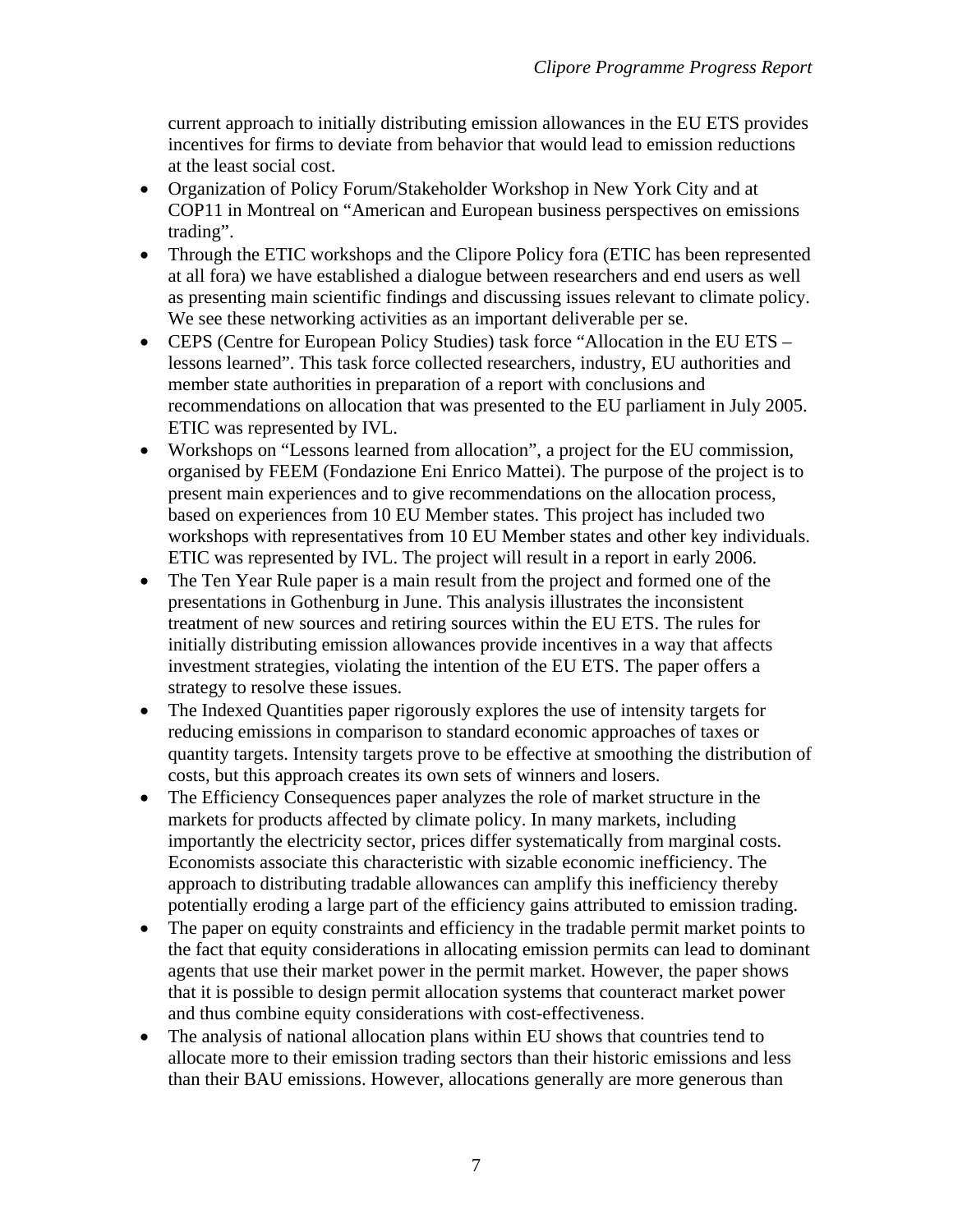would be required if all sectors and all gases were to contribute equally in meeting a country's commitments under the Kyoto Protocol.

• For a detailed list of publications see the list below.

#### **3.3 Scientific deliverables to date**

Research tasks covering a wide range of issues have been initiated and a number of paper manuscripts have been produced or are under way. These papers are presented in the three lists below:

#### **Manuscripts - complete or draft**

Åhman, M., Burtraw, D., Kruger, J.& Zetterberg L. 2005. *The Ten-Year Rule: Allocation of Emission Allowances in the EU Emission Trading System*. Submitted to *J. of Energy Policy*, IVL B-report B1633, RFF Discussion Paper 05-30. (WP1)

Arvidsson, A. & Larsson, M., 2005. *Handel med utsläppsrätter. Hur företagsstrategier påverkas*. IVL B-report 1637 (Master thesis).

Fischer, C., Newell, R. G. 2005. *Environmental and Technology Policies for Climate Change and Renewable Energy.* Discussion Paper 04-05. (WP 3)

Hagem, C. & Westskog, H. 2005. *Dominant agent and intertemporal emissions trading*. (Partially financed by ETIC)

*Lessons learned from the EU Allocation Process.* Report from Särö Stakeholder Worshop, June 2005. (WP1 / WP5)

Kolshus H. H. & Torvanger A. 2005. *Analysis of EU member states' national allocation plans*. (Draft version). (Reported under 4.3)

Kruger, J., 2005. *From SO2 to Greenhouse Gases: Trends and Events Shaping Future Emissions Trading Programs in the United States*. Discussion Paper 05-20. (WP1)

Kruger J., 2005. *Companies and Regulators in Emissions Trading Programs*. Discussion Paper 05-03. (WP1)

Kruger, J. & Egenhofer C., 2005. *Confidence in Compliance in Emission Trading Markets*. Workshop Background Paper for "Confidence through Compliance in Emissions Trading Markest" held in November 2005, co-sponsored by RFF, U.S. EPA, CEPS and EU.

Newell, R. G. & Pizer W. A., 2005. *Indexed Quantities versus Prices versus Quantities.*  Discussion Paper 05-\*\*. (Reported under task 1.9)

Sterner T., Muller A. 2005. *Allocation in Permit Trade: Output and Abatement Effects of Allocation Readjustment in Permit Trade* (reported under task 1.7 & 1.4)

Särnholm, E., 2005. *Åtgärdskostnader för minskning av koldioxidutsläpp vid svenska kraftvärme och värmeanläggningar*. IVL B1650

Kumar V. 2005. *Review of proposals for developing country participation in post-Kyoto period* (Reported under task 2.4)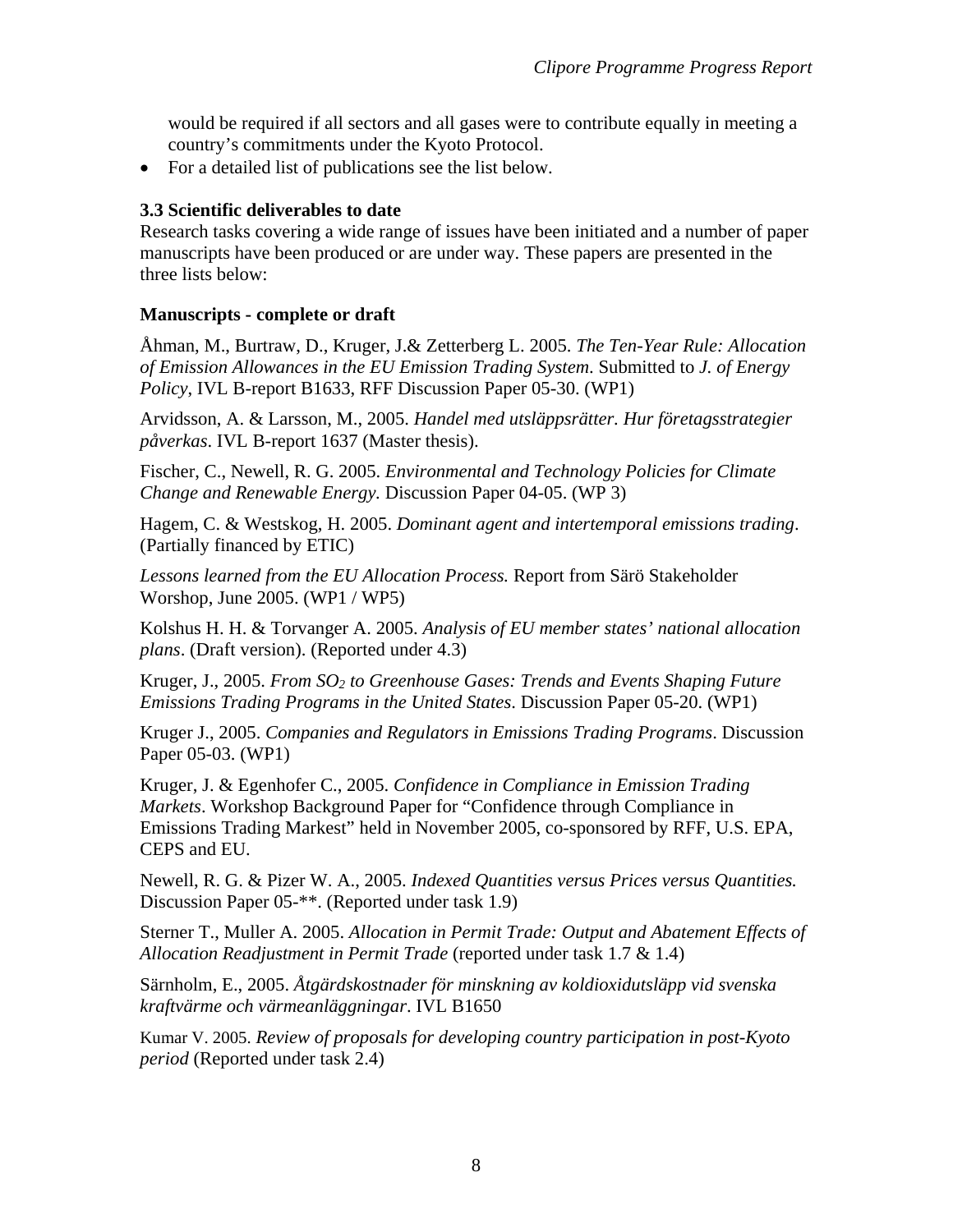Kumar V., Kelkar U., Dinesh Babu Y. & Bhandari P. 2005. *Barriers to developing country participation in CDM*. (Reported under task 2.1)

#### **Manuscripts in preparation**

Bohm, P., Carlén, B. Stockholm University. 2005. *Auctions and Multiple GHG Emissions Trading Systems*. (WP1)

Burtraw, D., Palmer, K. RFF. *The distributional and efficiency consequences of alternative designs for carbon trading*. (WP1)

Eskeland, G. CICERO. *Questioning Tradability Under Rent Seeking*. (in prep). (Reported under 1.7)

Eskeland, G.S., Harstad, B., 2005 (in prep.). *Trading for the future: is the market for permits a theater for the planner?*

Fischer, C. and Sterner, T. 2005. *The Role of Technologies in Reducing Cost Uncertainty for Climate Policy.* (in prep.) (Reported under task 3.2)

Godal, O. CICERO. *International emission trading: Governments, firms and strategic behaviour in international permit markets.* (WP 1).

Hagem, C. & Westskog H. (CICERO). *Equity constraints and efficiency in the tradable permit market.* (Reported under task 1.7)

Kallbekken, S., Flottorp, L. S. & Rive, N. CICERO. *The role of CDM in carbon leakage.* (WP 4).

Kruger, J., Evans, D. RFF. 2005. *Trading VOCs in Illinois: Are There Lessons for Greenhouse Gas Trading?* (in prep.) (Reported under task 1.8.)

Persson, T. CICERO. *Linking the Northeast States of the US mitigation program to the EU Emission Trading Scheme - Factors driving, Implications and Costs*. (WP 4)

Persson, T. CICERO. *Greening the Name of Excess Allowances in the EU Emission Trading Scheme.* (WP 4)

Sterner, T., Fischer, C. *Technology innovation and emission trading.* (Reported under 3.2).

TERI & IVL. 2006. Exploring the demand for the Clean Development Mechanism in the EU Emissions Trading System (under Task 2.1)

Torvanger, A., Flottorp, L.S. & N. Rive, 2006: *The effect of geological storage of CO<sub>2</sub> on the emission trading market*. (WP3)

Westskog, H., Rypdal, K. & Kallbekken, S., 2006.*Adjustments to reported emissions - What are the effects for the market for emission permits?* (Task 4.2)

Westskog, H., Rypdal, K. & Kallbekken, S. 2006. *Correcting for scientific uncertainty - What could be the effects on the market for emission permits?* (Task 4.2)

Research papers on the subjects "*Product prices and compliance costs*", "*The existence of inexpensive abatement options*", and "*Level of cost-effectiveness attained*" will be prepared during 2006.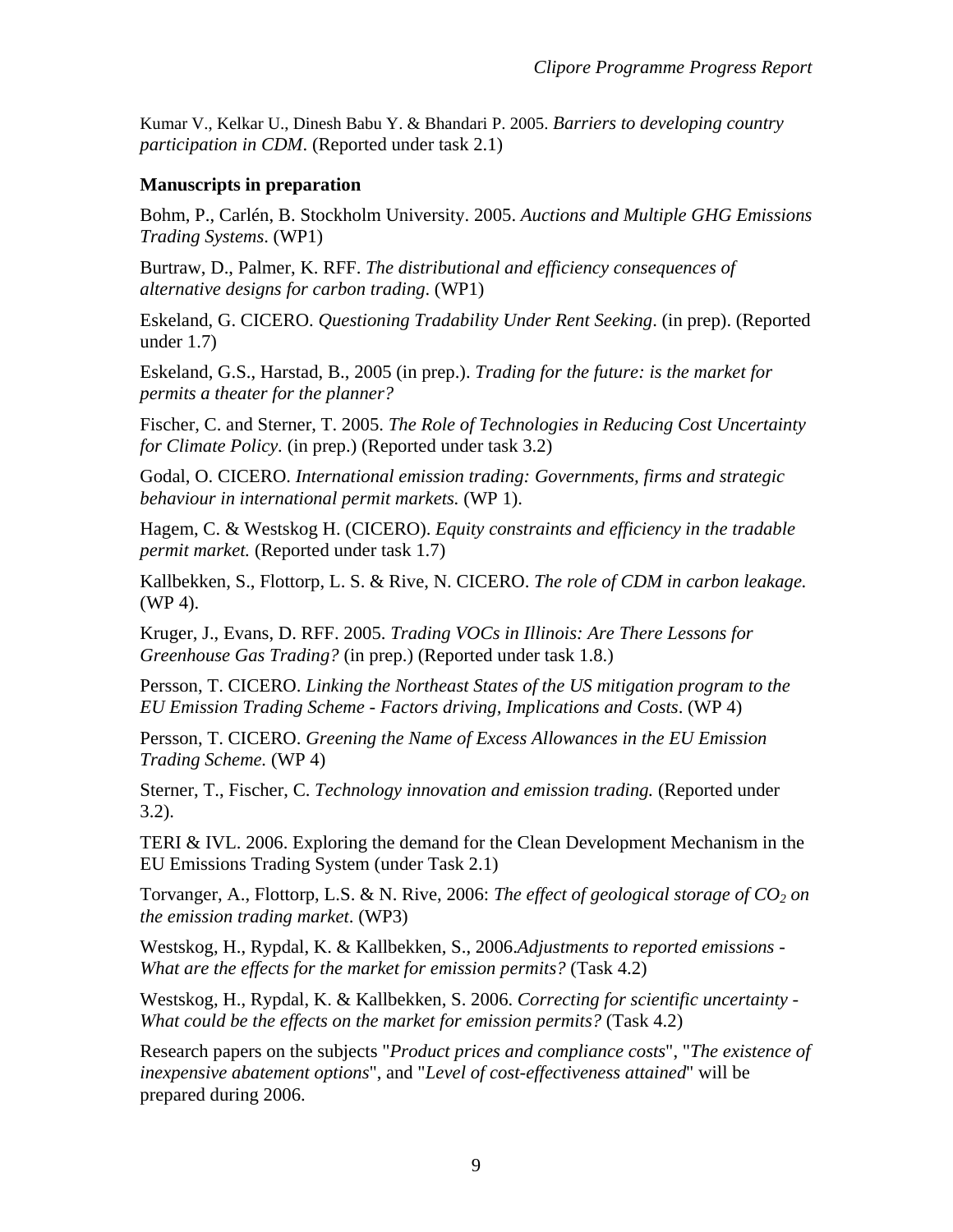# **Other important outputs**

Contributions to Policy Forum Stockholm " *Climate Policy Beyond 2012*". 21 September 2005.

Policy Forum New York "*European and American Business Perspectives on Emission Trading*". 30 November 2005. A summary report was written from this event; *Panel II: U.S Perspectives on Emissions Trading and Climate Policy, Q & A*. Transcript. Available at [www.weathervane.rff.org](http://www.weathervane.rff.org/)

# **4. Value to end users**

# **4.1 Dialogue and collaboration between the project and the intended end-users**

The project has quickly established a dialogue with the end-users including Swedish industry, EU industry, US industry, Swedish authorities, the EU Commission, the UNFCCC process, and with other international researchers. This dialogue has been partly achieved through the following activities:

- 1) Research papers and reports. For a list of deliverables from ETIC, please refer to the lists above.
- 2) Clipore Policy Forum and Stakeholder Workshops. In 2005, three workshops were organized by ETIC (Gothenburg, New York City and Montreal). These meetings have been important for establishing a dialogue between the program and our endusers and for communicating research results with them. The workshops have resulted in publicly available proceedings, where the main results from the project are summarized. ETIC has also participated in all other Clipore Policy Fora
- 3) Participation at significant conferences and meetings such as the conference of parties (COP) and EU commission workshops for review of the EU ETS. The ETIC team has participated at the COPs in 2004 and 2005. In 2005 Researchers from ETIC participated at the following two workshops:
- CEPS task force "Allocation in the EU ETS lessons learnt"
- Workshops on "Lessons learned from allocation", a project for the EU commission, organised by FEEM.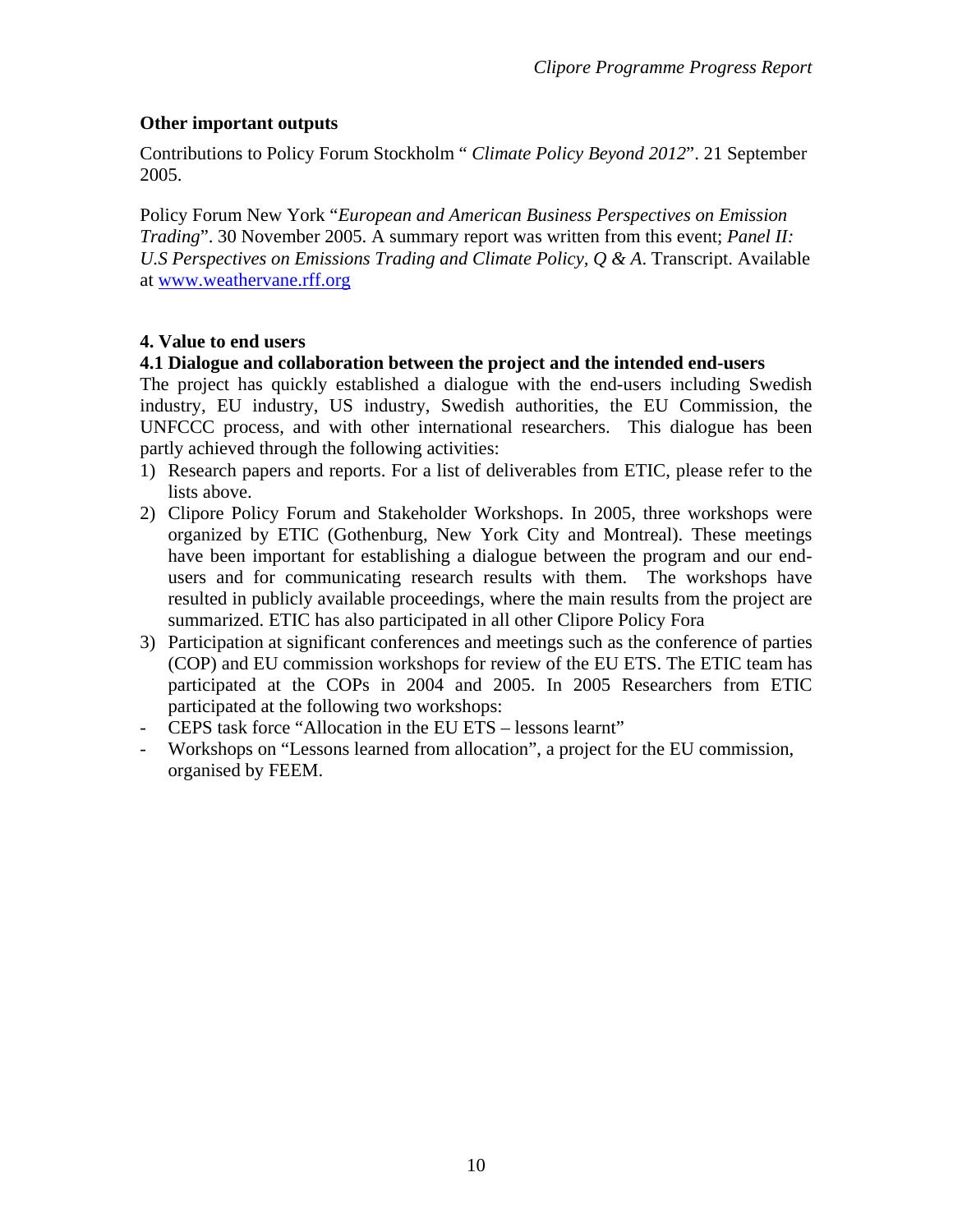- 4) Important are also the bilateral dialogues between the ETIC researchers and individuals from authorities, industry and other researchers. These dialogues include meetings and exchanging scientific papers on an almost daily basis. In this dialogue, ETIC is deliberately seeking input and feedback from our end users.
- 5) The project has communicated through the Clipore home page, providing information on the project and its deliverables such as scientific publications, proceedings from Stakeholder workshops and other relevant material.
- 6) In addition to this, Billy Pizer, RFF, is part-time staff at the National Energy Commission in Washington so his whole year has been full with meetings with congressional staff and legislators to discuss climate policy. Richard Newell, also from RFF, has taken a one-year leave of absence from ETIC to work at the President's Council of Economic Advisors as its environmental specialist. Joe Kruger has been a technical advisor to the Northeast states Regional Greenhouse Gas Initiative on issues associated with the design and implementation of the program.
- 7) Media communications, inviting journalists to meetings in connection with workshops, press releases and making reports and proceedings readily available to the media. Press contacts in 2005 include:
- Individuals from IVL has been on national television, in national radio, daily press and main Swedish environmental journals on several occasions and presented experiences from the EU ETS.
- Individuals from RFF have spoken numerous times about climate change and policy issues to journalists, the trade press and national public radio.
- Preety Bhandari, TERI, has had numerous press contacts including Swiss channel Télévision Suisse Romande (TSR); *Environment Finance* magazine on the "Kyoto
- Protocol and Post 2012 Framework"; News channel NDTV India in an interactive programme with audience on India's contribution to global warming; Press contacts on "G-8 summit at UK-Gleneagles, implications for India"; and *Science Direct* on "Negotiating Climate Change, the Indian way".

# **4.2 Value to end users achieved to date**

Still at an early stage, the ETIC project through the end user dialogue and project outputs already is supporting Swedish and international authorities in developing Swedish climate policy. We further believe that the project is helping industry by helping companies to set priorities in their climate policies such as their investments and strategic decisions and the evolution of viewpoints with respect to public policy.

### **5. Prospects of achieving programme objectives**

We believe the following three objectives are crucial in making the project successful (these elements are also reflected in the Mistra format of this progress report):

- 1. The establishment of a strong research group.
- 2. Assuring scientific value.
- 3. Assuring high end user value.

These objectives have been described in detail in the chapters 2, 3 and 4 above. We believe that we have addressed these objectives in the first 16 months of the project and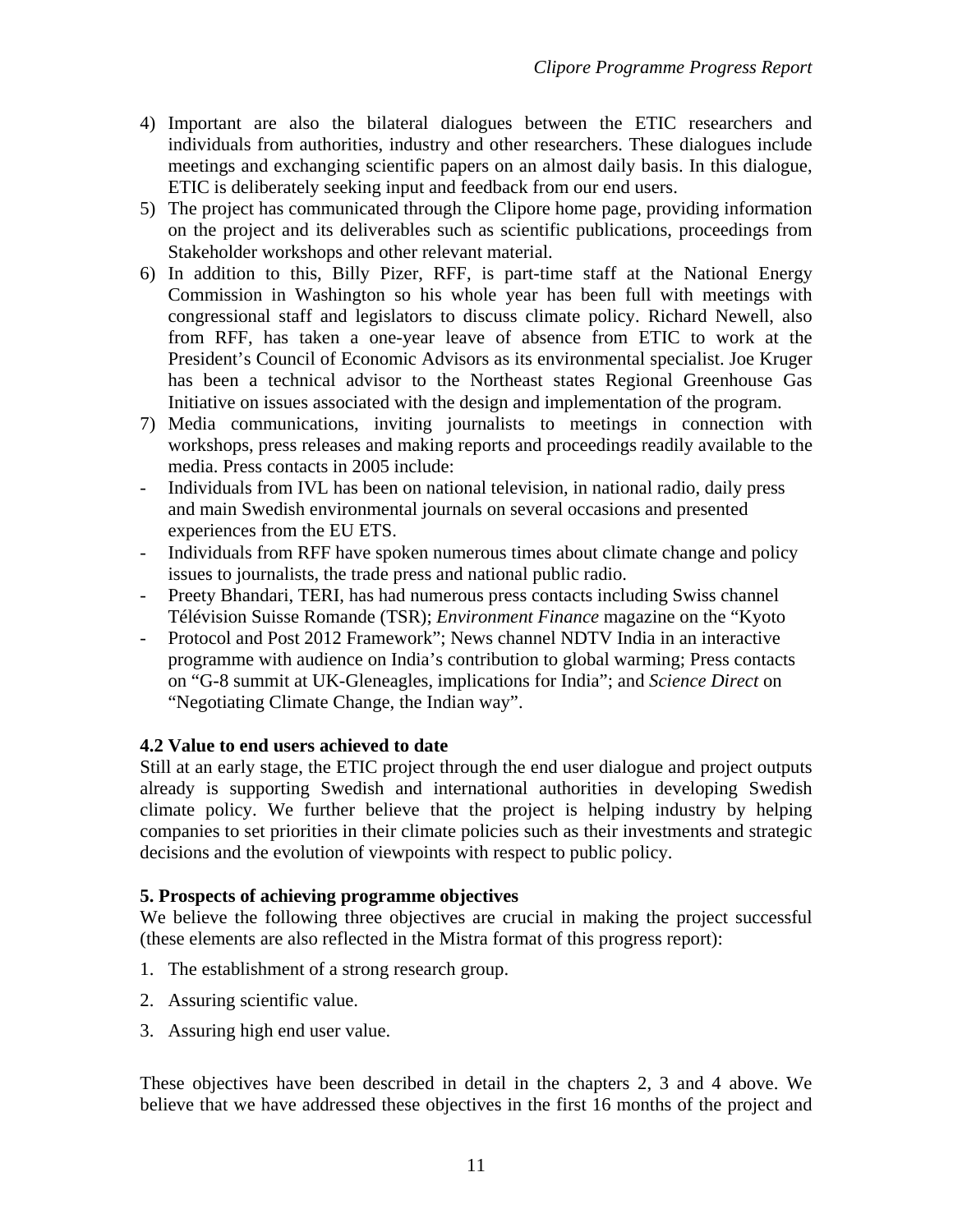have therefore shown that we have high prospects of achieving fully these programme objectives.

In addition, there is other evidence that the ETIC project team has high prospects of reaching the Clipore programme objectives:

- The work is proceeding as planned. We have found routines for this work and for the collaborative research. We know each other well. We follow the time plan and deliver results as planned.
- The ETIC team has participated at all Programme activities and has closely collaborated with the Clipore board and the Programme Director.
- The project delivers timely and relevant material for direct application, whether it is for developing the Swedish climate policy or for helping industrial firms set their priorities in their company's climate policy.
- Swedish and international agencies are increasingly seeing the ETIC group as a competent body on climate policy issues. For example, the team members often have been invited to participate in seminars and workshops (The Swedish Energy Agency (STEM), CEPS, FEEM), and for bilateral discussions (Naturvårdsverket, STEM, Elforsk, Värmeforsk, Swedenergy, The Swedish Forest Industries federation, Swedish International Development Cooperation Agency (Sida)). The project team has hereby shown to be an available resource for authorities and industry for consultation in matters concerning emission trading and climate policy. This is one of the most important deliverables of the project.

# **4. The Climate Policy Assistant Professors (Forskarassistenter)**

This component of the Programme provides a tremendous opportunity to produce a hothouse for budding social scientists interested in pursuing research careers in the field of climate-change policy, and is the backbone of Clipore's efforts to stimulate institutional capacity building in climate policy research in Sweden. The design of this component is one of the important accomplishments of Clipore thus far. The strategic decision on the part of the Clipore Board of Directors, to not only to provide an immediate opportunity for four individuals, but to plant seeds that can significantly improve and increase Swedish institutional capacity for performing research in this field in the long-term, required significant preparation, dialogue and a well thought-through plan. Similarly, selecting the host organizations for these positions required an extensive process of dialogue and reasoning. Considerable preparatory work went into ensuring that the positions would be attractive to high-quality applicants as well as accessible to applicants to strong researchers that have not necessarily focused on climate policy thus far in their careers.<sup>[1](#page-11-0)</sup>

 $\overline{a}$ 

<span id="page-11-0"></span><sup>1</sup> The logistical implications of the decision to place 2 of the Assistant Professors at Uppsala University, and the impact of this decision on the length of time required for this preparatory process, are discussed in greater detail in the Clipore Programme Plan for 2006.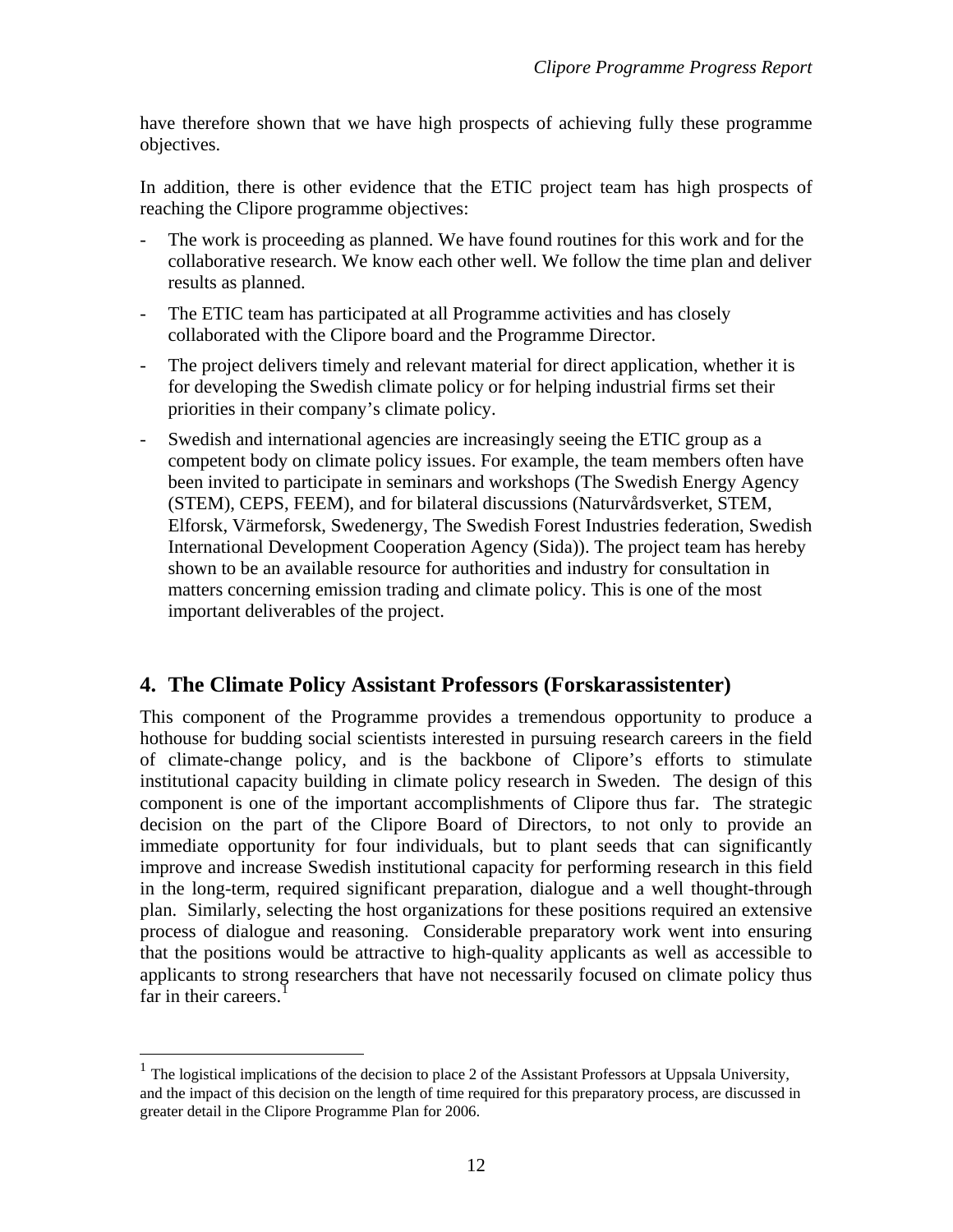This process and the preparatory work behind it has resulted in strong positive relationships between the Programme and the two host institutions and a solid foundation, and promising prospects, for creating two strong Swedish climate-policy research environments. More tangibly, two highly-qualified candidates have been hired for the positions at Gothenburg University. Final agreements have been reached with Uppsala University for the placement of the additional two positions and the recruiting process will soon be underway.

# **5. The Climate Policy Forum**

During the first 18 months of the Programme, a number of Policy Forum activities have been implemented at the local, European, international and global levels. This has been an experimental process aimed at determining what works best for the Programme. Activities have been organized solely by Clipore, in collaboration with institutes participating in Clipore, in collaboration with institutes external to Clipore, and collectively in a formalized network initiated by Clipore together with an external organization. Activities have highlighted work generated, and/or lead to, publications written solely by Clipore, by Clipore participants in collaboration with other researchers and organizations, solely by external authors, and by journalists hired by Clipore. Outputs from Policy Forum activities have taken diverse forms, including academic policy analyses, position papers, background reviews/syntheses summarizing the state-ofthinking on specific issues, summaries of stakeholder views framed for non-academic audiences, and web-based outputs including written summaries, photographic material and video coverage of Policy Forum events. The dialogues orchestrated through Policy Forum activities have engaged Swedish, European and global stakeholders representing academia, governments and public-sector agencies, the international diplomatic community, the private sector, and leading environmental NGOs. Clipore activities implemented to date, the stakeholder groups targeted, and outputs are summarized in the following table.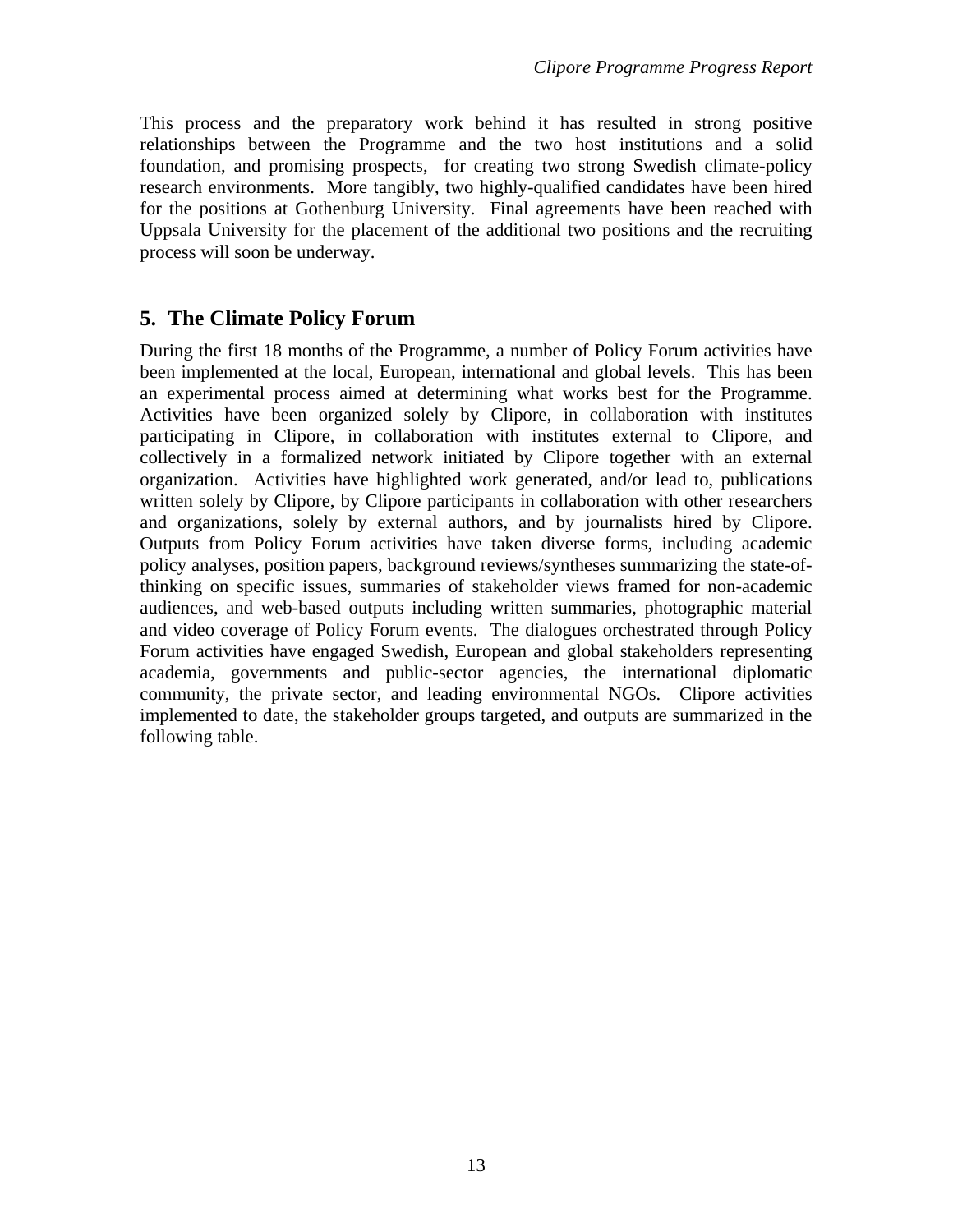| <b>Events</b>                                                                                                                                                                       | <b>Collaborating partners</b>                | <b>Target audience</b>                                                                                | <b>Publications</b>                                                                                                                                                                   |
|-------------------------------------------------------------------------------------------------------------------------------------------------------------------------------------|----------------------------------------------|-------------------------------------------------------------------------------------------------------|---------------------------------------------------------------------------------------------------------------------------------------------------------------------------------------|
| 2004                                                                                                                                                                                |                                              |                                                                                                       |                                                                                                                                                                                       |
| European Climate Policy Research<br>Seminar<br>Clipore - CEPS exploratory seminar in<br>preparation for developing the<br>European Climate Platform (ECP),<br>Brussels, November 25 | Center for European Policy<br>Studies (CEPS) | European researchers,<br>Commission, and<br><b>UNFCCC Party delegates</b>                             | None                                                                                                                                                                                  |
| Toward a relevant equity reference<br>framework<br>COP10 Side-event, Buenos Aires,<br>December 14                                                                                   | Tellus Institute                             | and observer<br>organizations                                                                         | UNFCCC party delegates Policy analysis: Kartha, Athanasio,<br>Bear and Cornland, Cutting the<br>Gordian Knot: Adequacy, Realism<br>and Equity                                         |
| 2005                                                                                                                                                                                |                                              |                                                                                                       |                                                                                                                                                                                       |
| Towards a Global Climate Regime<br>CEPS Task Force, Brussels, Sept. 2004<br>- April 2005 (5 sessions)                                                                               | <b>CEPS</b>                                  | European industry,<br>academia, Commission,<br>and environmental NGOs                                 | Position paper: Chairmen Kjellén,<br>Nicholson, Hone; Rapporteurs:<br>Egenhofer, van Schaik, Towards a<br><b>Global Climate Regime: Priority</b><br>Areas for a Coherent EU Strategy  |
| Allocation in the EU Emission Trading Internal (ETIC)<br><b>System</b><br>Stakeholder Workshop, Gothenburg,<br>June 17                                                              |                                              | Clipore, Swedish<br>industry, Swedish<br>authorities and<br>international academics                   | Popular science/policy report:<br>Report from the Clipore Policy<br>Forum Workshop, Allocation in<br>the EU Emission Trading System:<br>Lessons Learned                               |
| Thinking Beyond Kyoto: Key<br>Components of an Enabling Strategy<br>for Broadening Participation in a<br><b>Global Climate Regime</b><br>Seminar, Stockholm, September 21           | None                                         | Clipore, Swedish<br>acadamia, industry,<br>public sector, foreign<br>diplomats posted in<br>Stockholm | CEPS Task Force report and<br>Gordian Knot paper distributed                                                                                                                          |
| Designing a Strategy to Improve the<br>Functioning of the CDM<br>ECP seminar, Brussels, October 4                                                                                   | <b>CEPS</b>                                  | European researchers,<br>Commission, and<br><b>UNFCCC</b> party delegates                             | Overview paper: van Schaik,<br>Egenhofer, The State of the CDM<br>Debate. Commissioned ECP<br>paper: Saner, Hype or Reality: Can<br>the CDM Trigger FDI?                              |
| <b>European and American Business</b><br>Perspectives on Emission Trading<br>Seminar, New York, November 30                                                                         | <b>Resources For the Future</b><br>(RFF)     | American and European<br>private sector                                                               | Web-based proceedings (video and<br>photographic coverage, panel<br>synopses, speech texts) and printed<br>summary version                                                            |
| COP11/MOP1 Side-event, Montreal,<br>December 6                                                                                                                                      | <b>RFF</b>                                   | and observer<br>organizations                                                                         | UNFCCC Party delegates Printed output from Nov 30th web-<br>based materials.                                                                                                          |
| Improving the Functioning of the CDMCEPS<br>COP11/MOP1 Side-event, Montreal,<br>December 6                                                                                          |                                              | and observer<br>organizations                                                                         | UNFCCC Party delegates ECP report with recommendations<br>from October 4 seminar: Kjellén,<br>Egenhofer, van Schaik, Cornland,<br><b>Improving the Clean Development</b><br>Mechanism |

Developing the European Climate Platform (ECP), collaboratively with the Center for European Policy Studies (CEPS) in Brussels, is one of the more important stakeholder dialogue initiatives undertaken through the Policy Forum thus far. The aim of the ECP is to facilitate interaction between the policy and research communities, mainly but not exclusively in Europe. The ECP actively seeks dialogue with policymakers and other stakeholders while being dedicated to academic excellence, unqualified independence, and policy relevance. The dialogue stimulated through the ECP focuses on two broad areas of policy and policy-oriented research that are central to both the international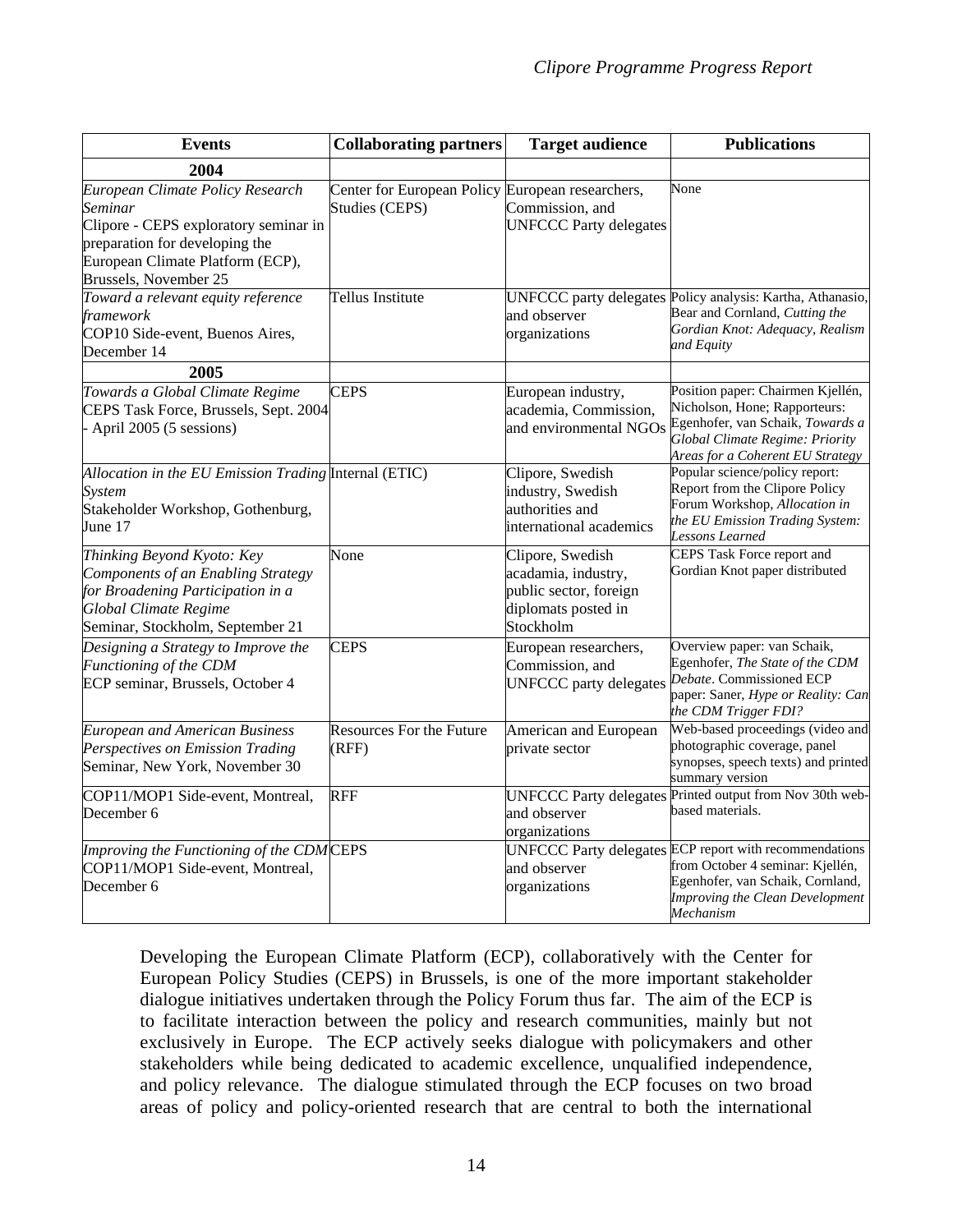climate-policy debate and the Clipore and CEPS work programmes. The first of these is frameworks for future international climate policy and the second is policy instruments in support of such frameworks.

The working method for the ECP is to bring together a select number of policymakers, negotiators and academic experts in seminars to vigorously debate key topics in the area of international climate change policy and to widely disseminate its conclusions. Debates are structured around background papers prepared in advance of the seminars. Following each seminar, the ECP chair and rapporteurs produce a policy paper including concrete recommendations based on discussion arising in the seminar. The first ECP seminar was held in October 2005 (see table above), which was followed-up with a side event at COP11/MOP1.

The ECP is governed by a steering group, drawn from government and academia. The current steering group members are (in alphabetical order):

- 1. **Michel Colombier**, Directeur IDDRI Foundation, Institut de développement durable et des relations internationals
- 2. **Frank Convery**, President of the European Association of Environmental and Resource Economists (EAERE), Heritage Trust Professor of Environmental Policy at University College Dublin (co-chair)
- 3. **Deborah Cornland**, Program Director, Clipore
- 4. **Christian Egenhofer**, Senior Research Fellow, CEPS
- 5. **Sarah Hendry**, Head of the UK Climate Delegation
- 6. **Mike Hulme**, Executive Director, Tyndall Centre for Climate Change Research
- 7. **Bo Kjellén**, Former Chief Climate Negotiator Sweden; Senior Research Fellow, Stockholm Environment Institute and Visiting Fellow Tyndall Centre for Climate Change Research (co-chair)
- 8. **Bert Metz**, Netherlands Environmental Assessment Agency, Global Sustainability and Climate Unit (MNP/RIVM), co-chairman of IPCC Working Group III
- 9. **Artur Runge-Metzger**, Head of the Climate Change Unit, DG Environment, European Commission

During 2006, the Steering Group intends to expand its membership to include representatives from climate delegations from one of the new member States and one Southern member State. Two ECP seminars are currently planned for 2006. The first, to be held in April, will concern a review of the EU ETS. The second, to be held in the fall, will address the role of adaptation in the future international climate regime. A twoday conference, entitled "Framing future commitments: Assessing the options" will be organized in the spring of 2007. The ECP is described in more detail in Appendix 5.

All of the Clipore Policy Forum events to date have been well attended, both in terms of the number of participants (which have on several occasions exceeded expectations) and the stakeholder groups that the participants represent. Clipore can honestly claim to fill the room with the right people and engage them in dialogue through Policy Forum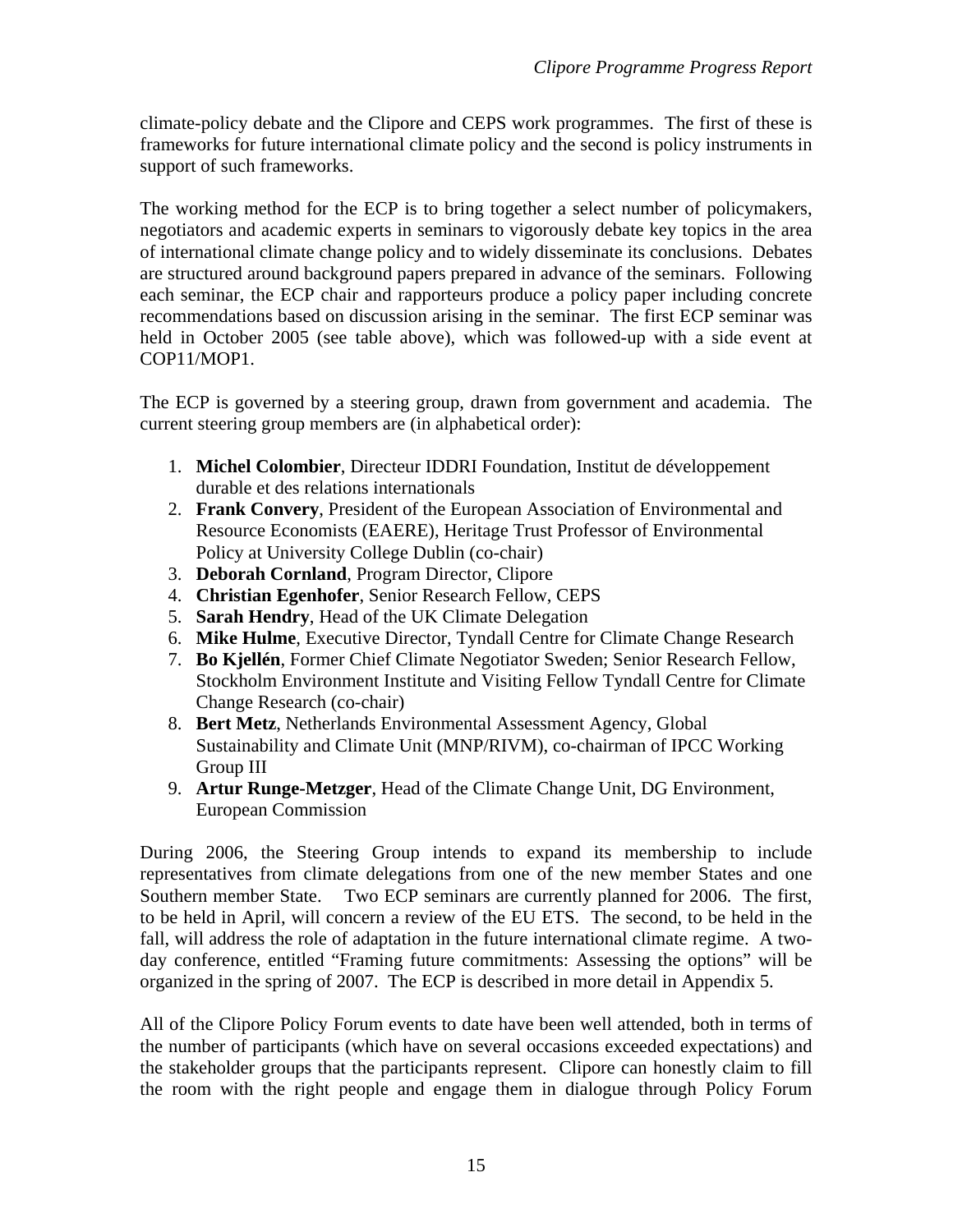activities. The panelists and speakers from some of our past events are highlighted below.

| <b>Event</b>                                                                                                                     | <b>Panelists/Speakers</b>                                                                                                                                                                                                                                                                                                                                                                                                                                                                                                                                                                                                                                                                                                                                                                   |  |
|----------------------------------------------------------------------------------------------------------------------------------|---------------------------------------------------------------------------------------------------------------------------------------------------------------------------------------------------------------------------------------------------------------------------------------------------------------------------------------------------------------------------------------------------------------------------------------------------------------------------------------------------------------------------------------------------------------------------------------------------------------------------------------------------------------------------------------------------------------------------------------------------------------------------------------------|--|
| Toward a relevant equity reference framework,<br>COP10 side event                                                                | Panelists:<br>Sarah Hendry, head of climate delegation, UK<br>$\bullet$<br>(incoming Presidency for European Union)<br>Ambassador Chandrashehkar Dasgupta, Center<br>$\bullet$<br>for Global Environmental Research, member<br>and former head of climate delegation for India<br>Jennifer Morgan, head of climate division,<br>$\bullet$<br><b>WWF</b> Europe<br>Agus Sari, Pelangi Institute, member of climate<br>$\bullet$<br>delegation for Indonesia                                                                                                                                                                                                                                                                                                                                  |  |
| Allocation in the EU Emission Trading System,<br>Clipore Stakeholder Workshop                                                    | Chaired by:<br>Lars Zetterberg, Clipore<br>$\bullet$<br>Speakers:<br>Anders Hedenstedt, CEO, Göteborg Energi<br>$\bullet$<br>Maria Sunér Fleming, Senior Advisor<br>$\bullet$<br>Environmental and Climate Policies,<br>Swedenergy<br>Mathias Ternell, Director of International<br>$\bullet$<br>Affairs, The Swedish Steel Producers'<br>Association<br>Dallas Burtraw, Markus Åhman and Asbjørn<br>٠<br>Torvanger, Clipore<br>Daniel Radov, Senior Consultant, Energy and<br>$\bullet$<br>Environment Practices, NERA Economic<br>Consulting<br>Felix Matthes, Coordinator, Öko Institute<br>$\bullet$<br>Truls Borgström, Desk Officer, the Swedish<br>$\bullet$<br>Ministry of Sustainable Development<br>Ola Hansén, Environmental Consultant,<br>$\bullet$<br>Pricewaterhouse Coopers |  |
| European and American Business Perspectives on<br>Emissions Trading and Climate Policy, Clipore<br>Stakeholder seminar, New York | Keynote Address:<br>Senator Jeff Bingaman, Democrat, New Mexico<br>$\bullet$<br>Closing Address:<br>James E. Rogers, chairman and chief executive<br>$\bullet$<br>of the Cinergy Corp.<br>Sessions moderated by:<br>Lars Zetterberg, Clipore<br>$\bullet$<br>Joseph Kruger, Clipore<br>$\bullet$<br>Inge Horkeby, Volvo AB, Clipore Board<br>$\bullet$<br>Panelists:<br>Peter Zapfel, EU ETS Coordinator, DG<br>$\bullet$<br>Environment, European Commission<br>Frank Convery, Heritage Trust Professor of<br>$\bullet$<br>Environmental Policy, University College,<br>Dublin<br>Toby Campbell-Colquhoun, Trader,<br>$\bullet$<br>Environmental Products, Shell Trading<br>Magid Shenouda, Managing Director, Goldman<br>$\bullet$<br>Sachs                                               |  |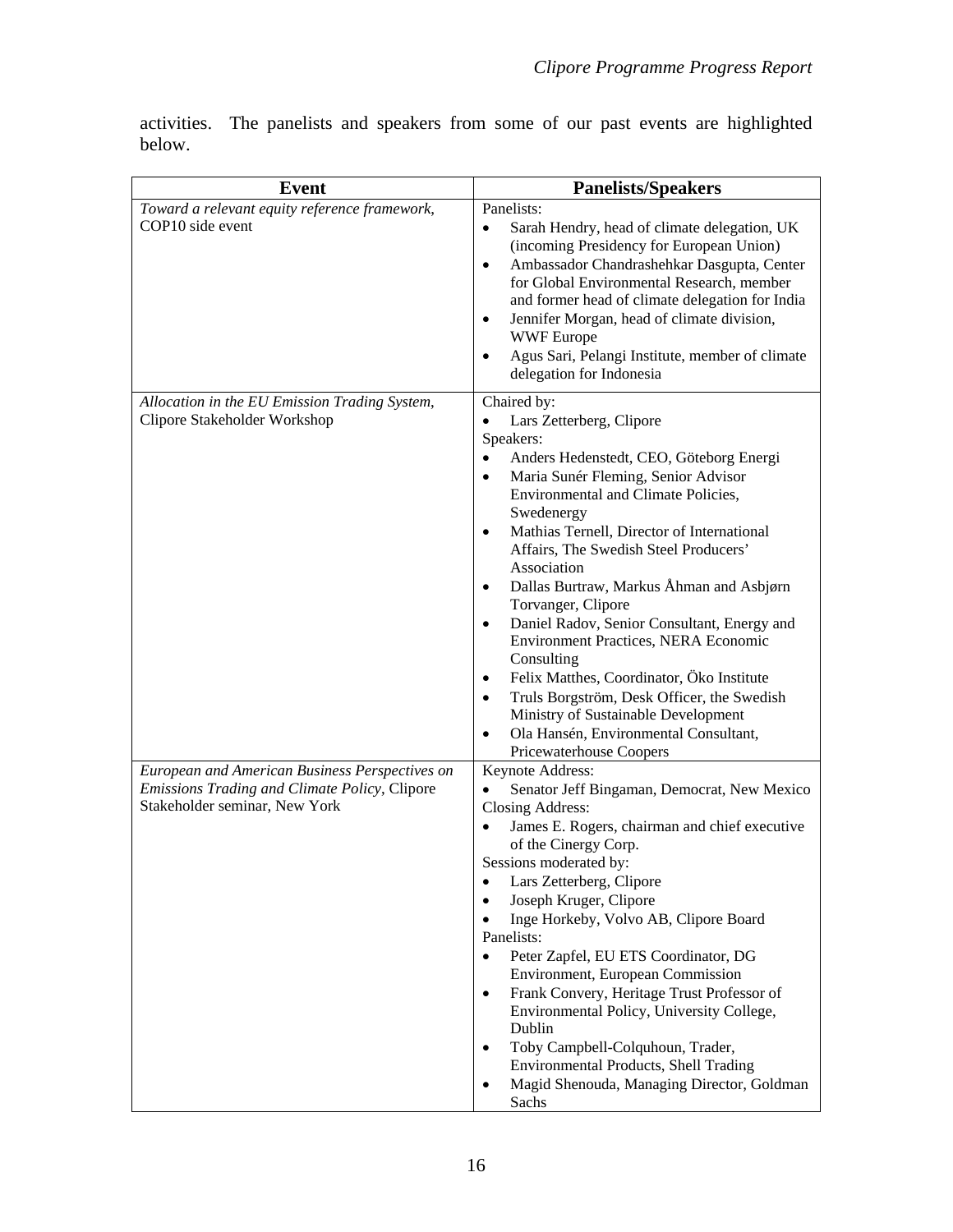|                                       | William A. Pizer, Fellow, Resources for the<br>$\bullet$  |  |
|---------------------------------------|-----------------------------------------------------------|--|
|                                       | Future                                                    |  |
|                                       | James R. Hendricks Jr., Vice President,<br>$\bullet$      |  |
|                                       | Environment, Health and Safety, Duke Energy               |  |
|                                       | Kevin Fay, Executive Director, International<br>$\bullet$ |  |
|                                       | Climate Change Partnership                                |  |
|                                       | Edwin L. Mongan, Global Manager, Energy<br>$\bullet$      |  |
|                                       | and Environment, DuPont                                   |  |
|                                       | Chris Mottershead, Distinguished Advisor, BP<br>٠         |  |
|                                       | Timothy J. Richards, Director, International              |  |
|                                       | Energy Policy, General Electric Company                   |  |
|                                       | Christopher T. Walker, Managing Director,<br>$\bullet$    |  |
|                                       | Greenhouse Gas Risk Solutions, SwissRe                    |  |
| Improving the functioning of the CDM, | Keynote Speakers:                                         |  |
| COP11/MOP1 side event                 | Werner Wutscher, Secretary General, Ministry              |  |
|                                       | for Agriculture, Forestry, Environment and                |  |
|                                       | Water Management (incoming Presidency for                 |  |
|                                       | the European Union)                                       |  |
|                                       | Marthinus van Schalkwyk, Minister of<br>$\bullet$         |  |
|                                       | Environmental Affairs & Tourism, Republic of              |  |
|                                       | South Africa (incoming Chairmanship for the               |  |
|                                       | G77)                                                      |  |
|                                       | Panelists:                                                |  |
|                                       | Artur Runge-Metzger, Head of the Climate<br>٠             |  |
|                                       | Change unit, European Commission                          |  |
|                                       | Rajesh Kumar Sethi, Director Climate Change,              |  |
|                                       | Ministry of Environment, India, CDM                       |  |
|                                       | <b>Executive Board member</b>                             |  |
|                                       | Martin Hession, Defra, UK (Presidency of the<br>$\bullet$ |  |
|                                       | European Union)                                           |  |
|                                       | Dirk Forrister, Managing Director, Natsource              |  |

Experience gained through and feedback from participants in the Policy Forum activities carried out to date have demonstrated, and lead to a number of new, insights that have shaped Programme thinking about how to move the Policy Forum forward and refine our approach. The most important of these are:

- Our diverse international team enables us to bring actors into a room and a dialogue that might not otherwise take place.
- Our stable source of funding from Mistra enables us to engage in fruitful and conflict-free collaborations that would be difficult to achieve were we constantly competing with other organizations for funding.
- Quality and timing are essential for grasping stakeholder attention: by addressing timely topics in a professional manner Clipore has succeeded in engaging and influencing top-level stakeholder representatives.
- A combined approach of the events themselves and outputs that bring the event dialogues to an even wider audience than those in attendance has significantly increased Clipore's impact.
- Engaging in dialogue that is not strictly results oriented is both demanding and extremely useful.